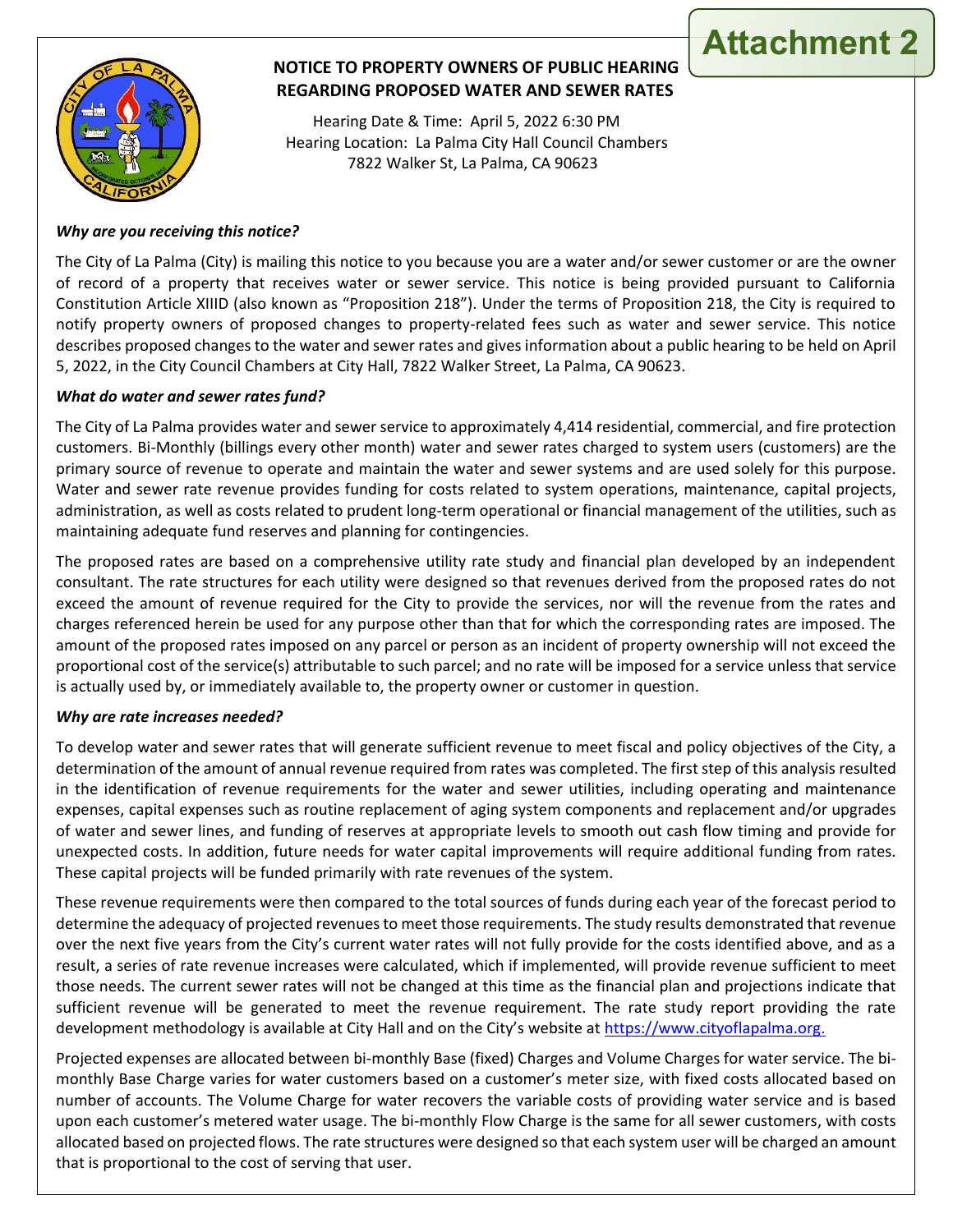#### *New rates*

In order to provide necessary funding for the operation and maintenance of the water and sewer systems, the City is proposing to implement new rates as a series of annual adjustments starting on July 1, 2022, with additional increases following each July 1, until July 2026. The following tables summarize the proposed water and sewer rates. The Fixed and Volume charges will go into effect and remain in effect until superseded by Council action.

## **Proposed Bi-Monthly Water Rates Fiscal Years 2021-22 through FY 2025-26**

|                                                |    | <b>Existing</b><br>Projected For Fiscal Year Ending June 30: |     |            |    |            |    |            |      |            |      |            |
|------------------------------------------------|----|--------------------------------------------------------------|-----|------------|----|------------|----|------------|------|------------|------|------------|
| <b>Description</b>                             |    | <b>Rates</b>                                                 |     | 2022       |    | 2023       |    | 2024       | 2025 |            | 2026 |            |
| Bi-Monthly Fixed Service Charge by Meter Size: |    |                                                              |     |            |    |            |    |            |      |            |      |            |
| <b>General Service</b>                         |    |                                                              |     |            |    |            |    |            |      |            |      |            |
| 5/8 Inch, 3/4 Inch & 1 Inch [1]                | \$ | 42.03                                                        | \$  | 45.26      | \$ | 47.42      | \$ | 49.68      | \$   | 52.04      | \$   | 54.52      |
| 1.5 Inch                                       | \$ | 169.16                                                       |     | 186.29     | \$ | 195.18     | \$ | 204.48     |      | 214.20     | \$   | 224.40     |
| 2.0 Inch                                       | \$ | 264.49                                                       | \$  | 292.07     | \$ | 306.00     | \$ | 320.58     | \$   | 335.80     | \$   | 351.82     |
| $3.0$ Inch                                     | \$ | 486.96                                                       |     | 538.88     | \$ | 564.58     | \$ | 591.48     | \$   | 619.58     | \$   | 649.10     |
| 4.0 Inch                                       |    | N/A                                                          |     | 891.46     | \$ | 933.98     |    | 978.48     |      | \$1,024.96 |      | \$1,073.80 |
| $6.0$ Inch                                     |    | \$1,599.28                                                   |     | \$1,772.91 |    | \$1,857.46 |    | \$1,945.98 |      | \$2,038.42 |      | \$2,135.58 |
| 8.0 Inch                                       |    | N/A                                                          |     | \$2,830.66 |    | \$2,965.64 |    | \$3,106.98 |      | \$3,254.58 |      | \$3,409.68 |
| 10.0 Inch                                      |    | N/A                                                          |     | \$4,064.69 |    | \$4,258.52 |    | \$4,461.48 |      | \$4,673.42 |      | \$4,896.14 |
| <b>Fire Flow (Non-Residential)</b>             |    |                                                              |     |            |    |            |    |            |      |            |      |            |
| 5/8 Inch, 3/4 Inch & 1 Inch                    | \$ | 11.46                                                        | \$  | 11.56      | \$ | 12.12      | \$ | 12.70      | \$   | 13.30      | \$   | 13.94      |
| $1.5$ Inch                                     | \$ | 16.28                                                        |     | 17.79      | \$ | 18.64      | \$ | 19.54      | \$   | 20.46      |      | 21.46      |
| 2.0 Inch                                       | \$ | 19.91                                                        | \$  | 22.47      | \$ | 23.54      | \$ | 24.68      | \$   | 25.84      | \$   | 27.08      |
| $3.0$ Inch                                     | \$ | 28.35                                                        | \$. | 33.37      | \$ | 34.96      | \$ | 36.66      | \$   | 38.38      | \$   | 40.24      |
| 4.0 Inch                                       |    | N/A                                                          |     | 48.95      | \$ | 51.28      | \$ | 53.76      |      | 56.30      | \$   | 59.02      |
| 6.0 Inch                                       | \$ | 70.57                                                        |     | 87.89      |    | 92.06      |    | 96.54      |      | 101.10     | \$   | 105.98     |
| 8.0 Inch                                       | \$ | 106.77                                                       |     | 134.62     | \$ | 141.02     | \$ | 147.88     |      | 154.88     | \$   | 162.32     |
| 10.0 Inch                                      | \$ | 149.02                                                       | £.  | 189.14     | \$ | 198.12     | \$ | 207.78     | \$.  | 217.60     | \$   | 228.06     |
| 12.0 Inch                                      | \$ | 269.69                                                       |     | 344.92     | \$ | 361.30     | \$ | 378.90     | \$   | 396.80     | \$   | 415.90     |
|                                                |    |                                                              |     |            |    |            |    |            |      |            |      |            |
| Volumetric Rates Per 100 Cubic Feet:           |    |                                                              |     |            |    |            |    |            |      |            |      |            |
| Residential                                    | \$ | 2.54                                                         | \$  | 2.88       | \$ | 3.02       | \$ | 3.16       | \$   | 3.31       | \$   | 3.47       |
| Commercial                                     | \$ | 3.78                                                         | \$  | 2.88       | \$ | 3.02       | \$ | 3.16       | \$   | 3.31       | \$   | 3.47       |
| Notes:                                         |    |                                                              |     |            |    |            |    |            |      |            |      |            |

[1] All Single-Family Residential customers are billed at the 5/8, 3/4 & 1 Inch Bi-Monthly Fixed Service Chrage Rate.

## **Proposed Bi-Monthly Sewer Rates**

**Fiscal Years 2021-22 through FY 2025-26**

| <b>Description</b>                       | <b>Existing</b><br>Rates |      | <b>Projected For Fiscal Year Ending June 30:</b> |      |      |      |      |      |      |      |      |      |  |
|------------------------------------------|--------------------------|------|--------------------------------------------------|------|------|------|------|------|------|------|------|------|--|
|                                          |                          |      | 2022                                             |      | 2023 |      | 2024 |      | 2025 |      | 2026 |      |  |
| Volumetric Rates Per 100 Cubic Feet [1]: |                          |      |                                                  |      |      |      |      |      |      |      |      |      |  |
| All Flow                                 |                          | 0.85 |                                                  | 0.85 |      | 0.85 |      | 0.85 |      | 0.85 |      | 0.85 |  |
| Notes:                                   |                          |      |                                                  |      |      |      |      |      |      |      |      |      |  |

[1] The City provides collection only services, all customers pay the same rate per 100 cubic feet of billed water flow.